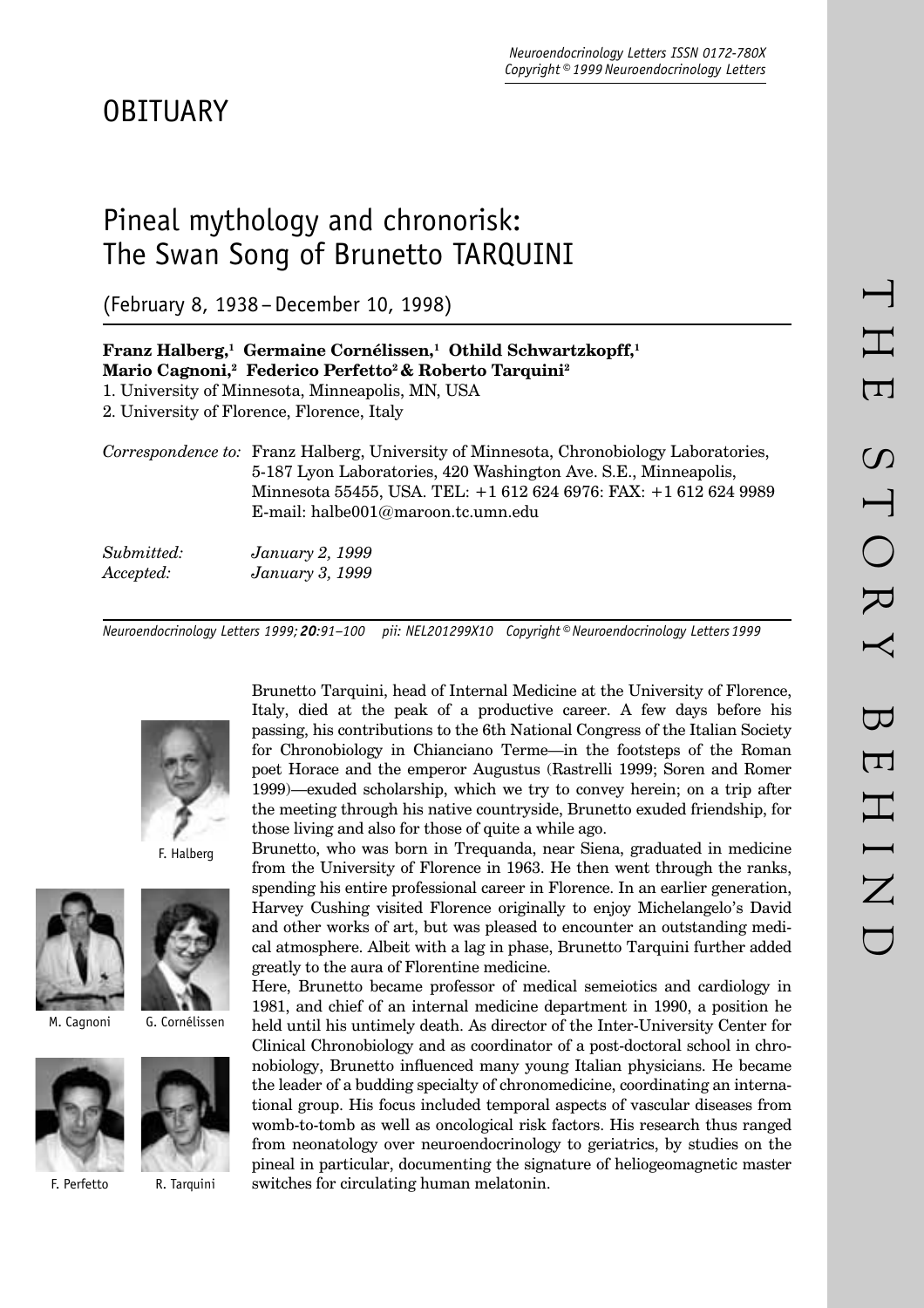## **Chronobiologic contributions**

Brunetto demonstrated the importance of timing the administration of drugs by showing that the same dose of bromocryptine had an effect at certain clockhours, chosen as an approximation of circadian times, but not at another time (Figures 3 and 4 in Tarquini et al. 1980). Indeed, Brunetto remained on the frontiers of endocrinology. With his associates Federico Perfetto and Roberto Tarquini, he delved into the chronobiology of leptin (Tarquini et al. 1999a), dehydroepiandrosterone sulfate (Tarquini et al. 1997a), endothelin-1 (Tarquini et al. 1997b and c) as well as melatonin (Tarquini et al. 1997d, 1999b). For the human newborn, circadian and circannual leptin rhythms in cord blood were demonstrated, as were the unexpected role of the father and a possible relation to cholesterol metabolism. When many investigators chased putative circadian clocks, Brunetto's group discovered an about-half-weekly ET-1 rhythm. By sampling every 20 minutes for 24 hours, they made the added rare finding of an about-8-hourly periodicity (Simpson et al. 1990; Hildebrandt et al. 1998). Manfred Herold then showed that in health, the circaoctohoran ET-1 rhythm coexists with a 24-hourly cortisol pattern (Herold et al. 1998). One of Brunetto's many credits goes for providing the documentation of a half-yearly melatonin pattern by night (Tarquini et al. 1997d). Brunetto's textbook of internal medicine had won him the concorso of teaching (Tarquini 1983); the next edition, which Brunetto prepared, may well be another concorso, won posthumously.

## **History**

Brunetto enjoyed history. This paper representing his scholarship traces interest in the pineal as the anatomical substrate of the soul, from the anima orbis ("world soul") to the Cartesian "mind," largely as presented by Brunetto, at the round table in Chianciano Terme two weeks before his death (hence his swan song). Starting long before Descartes (who is often misquoted as having indicated that the soul was housed in the pineal), Brunetto led us to the legendary Yellow Emperor (said to have reigned from 2697 B.C.–2597 B.C.) (Huang Ti Nei Ching Su Wen 1949). Other scholars of this time have failed to list the gland in their index. Brunetto also pointed out that in the Vedas, the religious teachings of India, the pineal was one of the chakras, the centers of vital energy. This chakra was the "door to perfect peace and harmony." It was not chance for Brunetto that in the Vedic pantheon one of the most potent deities was Varona, the god of the nocturnal sky, which directs the course of the sun.

The great anatomist and physiologist Herophilus of Alexandria (325–280 B.C.) taught in Alexandria during the reign of the first two Ptolemys. Herophi-



lus studied first and foremost the brain, the eyes and the circulation; he described the nerves, the calamus scriptorius (or calamus herophilii), the occipital bone, the retina and the duodenum. In Chianciano Terme, Brunetto indicated with photographs that Herophilus may have been first to count, with an ingenious water clock, the beats of the pulse and thereby to diagnose even amorous passion. He found that Herophilus mentioned the pineal as an entity that is functionally involved in the coordination of the flow of thought (psychikon): as a sphincter between the ventricles of the brain and the nerves. Brunetto also cited Galen as indicating that the soul is in the center of the brain, in the pineal, rather than in the heart, as Aristotle claimed.

Brunetto aligned the relatively recent concept of the soul, the Latin "anima," in the Confessions of St. Augustine (354–430 A.D.), with the Greek "psyche" and Hebrew "nephes": he explained that the latter means "life," including everything that contributes to life. Brunetto regarded it as possible that in Europe the teachings of the Vedas became known through the Templars, the monk-soldiers of St. Bernard, eventually mostly annihilated by Philip "the Beautiful" of France, except for those retained by the initiators of Freemasonry (Barber 1994; Demurger 1989; Partner 1982; Seward 1995). Brunetto reported parenthetically that it was indispensable for those entering into the order to have three horses, even if in a fight there were two riding a single horse. From the Templars may stem the kiss of the behind, which should excite or awaken the serpent Kundalini, a cosmic force which resides in the roots of the dorsal spine and in the sex glands, and which once awakened, reaches the pineal gland. Another secret of the Templars that Brunetto wanted to clar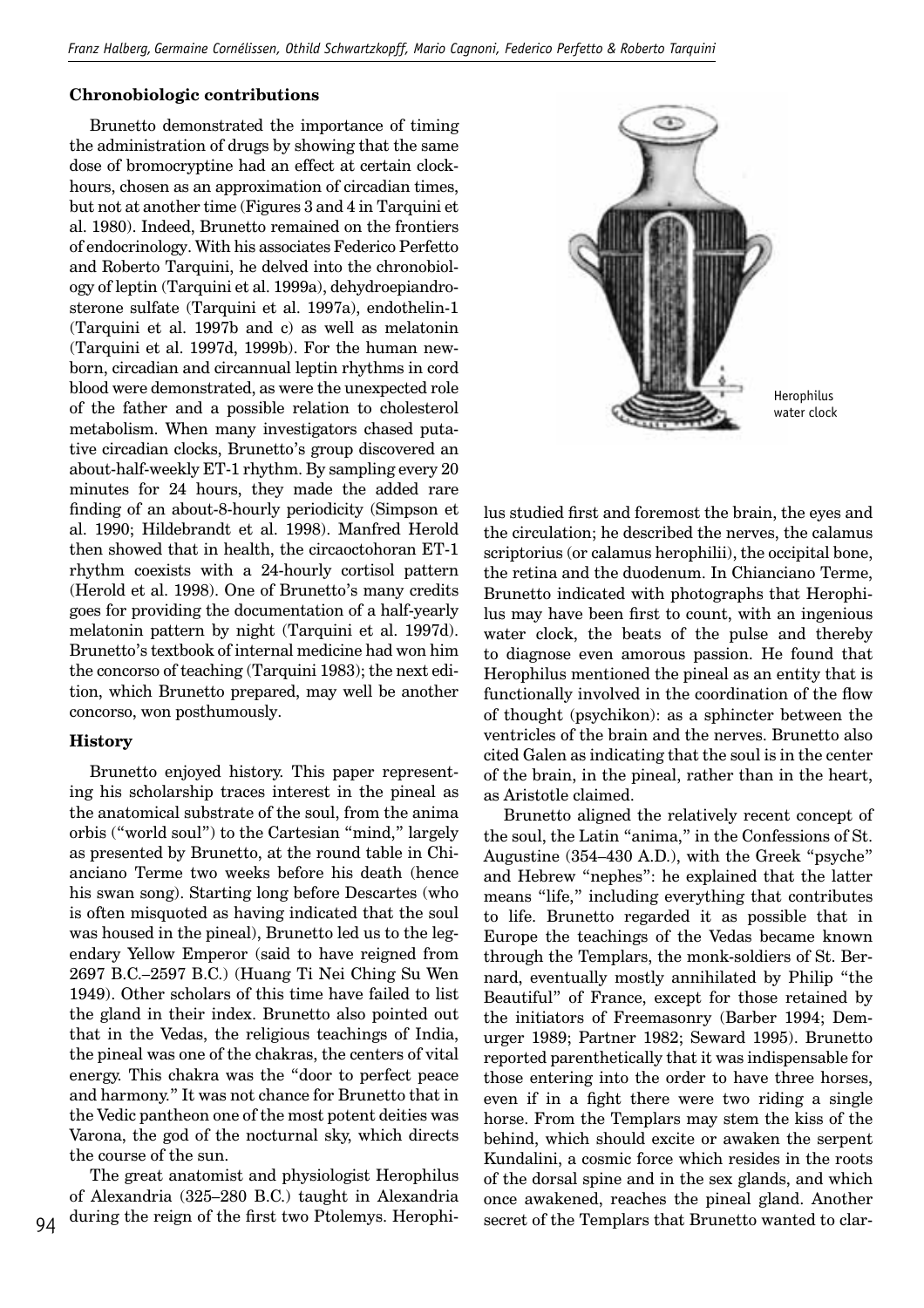ify was a "third eye," namely that of a direct vision of time and space.

We can no longer ask Brunetto why he focused in such detail on the Templars. But in May 1987, in the ancient Templar house of Maggione in Poggibonsi, Tuscany, an international symposium was held on "The Templars, Myths and History" (I Templari, Mito e Storia). In 1999 as well, this title certainly applies to the pineal, to the point that a symposium proposed to an academy of science was denied because of an undue prominence of inspiration over perspiration. It must be remembered that in Italian, "storia" means not only "history" but also "story, tale." Conceivably, Brunetto raised the question "Quante storie per nulla" ("Much Ado about Nothing") also concerning some modern time structure (chronome)-unqualified research on melatonin.

In the 17th century, Rene Descartes (1596–1650), often cited erroneously to the contrary, maintained that the soul cannot be localized in any one part of the body, but he considered the pineal as the organ where the mind or anima (res cogitans) encounters the material, the fleeting mortal body (res extensa) ("There is a small gland in the brain, the pineal, in which the soul exercises its function in a more peculiar way than in all other parts": Descartes 1664/1972).

Against this long, mythical historical background the development of homeostatic scientific studies was delayed until the middle of the 18th century, when some studies contested the Cartesian view. Around the middle of the 17th century, Giovanni Battista Morgagni (1682–1771), the father of pathological anatomy, in "De sedibus" with his thorough postmortem examinations provides case histories for patients with "disturbances of the mind" as having anomalous, atrophic or calcified pineal glands. Indeed, the pineal has a particular propensity to calcify, as now documented with modern methods of imaging (Schorner et al. 1991; Kohli et al. 1992; Sandyk and Awerbuch 1991; Sandyk 1993). The calcification begins by the deposition of hydroxylapatite in pineal cells. The concretions, the acerbuli or the sand of the brain, are eventually expelled into intercellular space, where they form aggregates. The calcification of the pineal had different interpretations. The thenleading endocrinologist Nicola Pende, following up on Morgagni, maintained correlations of the pineal with "psychosexual alterations" including sadism, masochism, homosexuality and satyriasis. In the following century, other scholars like Thomas Arnold (1795-1842) make the same observation as Morgagni and diffuse the conviction that madness can be tied to the presence of an abnormal pineal gland.

In the last years of the 19th century, the first clinical cases of affections of pineal origin were reported. The anatomists of this time, as did the clinicians based on morphologic and comparative studies, regarded the pineal as a vestigial organ, biologically redundant. Some of those who more recently assessed the degree of calcification in the pineal by computerized tomography, have correlated this degree of calcification with a reduced production of melatonin, with alterations of sleep-wakefulness and tiredness during the day: but this was not found for 6-sulfatoxymelatonin on a small sample (Bojkowski and Arendt 1990). The pineal has been studied for a possible involvement in multiple sclerosis (Sandyk and Awerbuch 1992, 1994): a point of interest from a geophysical viewpoint (Resch 1995), in schizophrenia onset (Sandyk 1992a), and, more generally (Sandyk 1992b, 1993), in bipolar emotional disease (Sandyk and Pardeshi 1990) and in psychiatric illness overall (Sandyk and Awerbuch 1993).

## **The last 40 years**

By contrast to the long, anecdotal history of the pineal, the history of a chemically defined entity is recent. Lerner discovered melatonin, an indole derived from 5-hydroxytryptamine, as the major, but not the sole secretion of the pineal, as recently as 1958. For the subsequent first 20 years, the pineal remained in obscurity (Brunetto points out that this was its natural environment!). It was catalogued as a neurochemical fossil, only to gain worldwide fame almost immediately thereafter, not so much because of the progress made in the discovery of the growing importance of the photofraction in agriculture but as a public response to the many hypotheses in experimental physiopathology about the critical properties of melatonin. From the end of the 1970s on to the first years of the 1990s, the pineal came to be resuscitated as an omnipotent, oncostatic organ, a proposition that had been made in Vienna in the pre-melatonin era (Engel and Bergmann 1952). Melatonin also became the pill for eternal youth, even if today aging, rather than representing a hope, constitutes more of a menace, as Brunetto put it, and in private he added, except for a good wine which improves with age.

Embryologically derived from the ependyma, which covers the ceiling of the third ventricle, the pineal or epiphesis, also called the penis of the brain, remains an ontogenetically very old organ, a member in the family of circumventricular secretory organs, which include the subcommisural organ (SCO), the subfornical organ (SFO), the organum vasculosum of the lamina terminalis (OVLT), the ependyma of the median eminence, and at the posterior border of the ceiling of the fourth ventricle, the area postrema. These organs, described also as the "windows of the brain," with the exception of the SCO, are areas which miss a blood-brain barrier. Their functions are not known with certainty. Along an evolutionary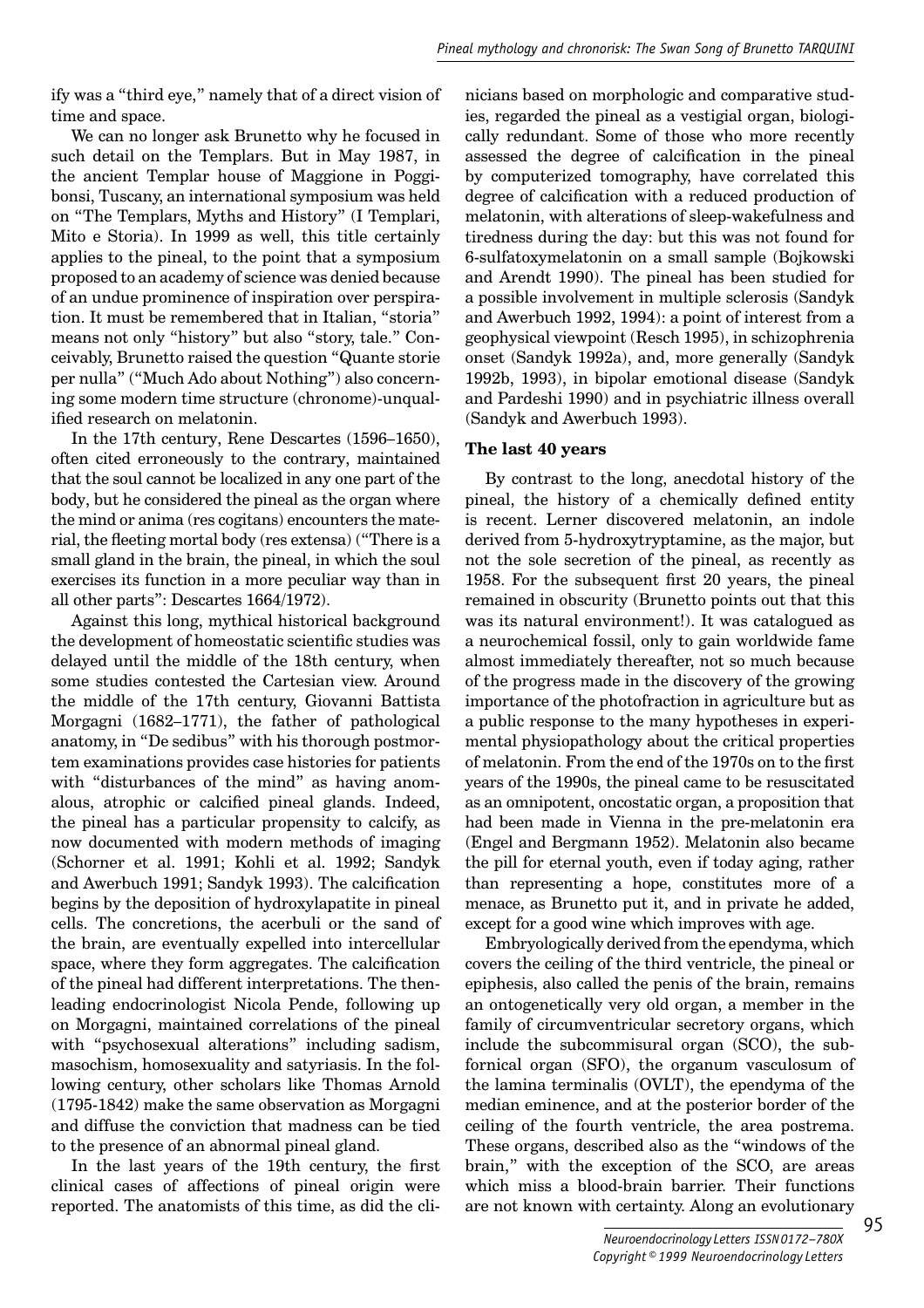scale these organs could be involved in the metabolism of fluids, osmolality and electrolyte transport. Melatonin is indeed found in insects (Wetterberg et al. 1990) and unicells (Balzer and Fuhrberg 1996).

In the 1960s, Farrell postulated a hormone of pineal origin, adrenocortical glomerulotropin or briefly glomerulotropin, that coordinates the glomerulosa of the adrenal cortex, which produces aldosterone. The biosynthesis of aldosterone in the glomerulosa is influenced by a number of factors, notably by the octapeptide angiotensin II (Aguilera 1993; cf. also Franchimont 1964; Haulica et al. 1981; Damian, 1989). In some amphibians and some fishes, the pineal cells have characteristic photoreceptors with photosensitivity and electrical activity suggestive of a "third eye." In birds and reptiles, in addition to photoreception, there is a secretory function which becomes more pronounced in higher vertebrates. The vascularization of the pineal is rich, when viewed in relation to the amount of tissue. After the kidney, Brunetto regarded the pineal as the second most irrigated organ. This constitutes certainly a biological paradox, if the pineal is a redundant vestigial organ.

The pineal is innervated by post-ganglionic fibers that derive from the sympathetic ganglion and are found along the great vein of Galen. The sympathetic nervous input into the pineal is coordinated by impulses from the suprachiasmatic nuclei, which in turn are innervated directly from the retinal hypothalamic tract. Today, many investigators explore the potential role of melatonin beside that in oncology and geriatrics, in the treatment of many psychiatric conditions, including depression, bipolar manic-depressive illness, schizophrenia and Seasonal Affective Disorder, SAD. With SAD and its geographic distribution, Brunetto's scholarship concluded the foregoing broad perspective of the pineal from thousands of years ago to the future in which his data led to the recognition of the signature of geo- and heliomagnetics in the circulating melatonin concentration of his patients (Tarquini et al. 1997d).

# **Politics**

Brunetto was fond of history beyond the boundaries of science. On the last day of our recent visit with him, he wanted us to dine in Macchiavelli's house; on the previous morning, after we saw, at least from a distance, his birthplace, we did go by the home of St. Roberto Bellarmino. Brunetto explained that Bellarmino was not Galileo's enemy and did all he could do to save him, but Galileo wanted to be crucified (i.e., arrested).

## **From clock to time structure (chronome).**

 Brunetto Tarquini's greatest contribution is chronorisk (Tarquini et al. 1979a and b; Cornélissen et al.

1999). In 1979, Brunetto assayed prolactin in serum obtained at six consecutive 4-hourly intervals from 22 women with fibrocystic mastopathy and 18 clinically healthy women (controls). He demonstrated a statistically significant circadian rhythm by population-mean cosinor for both groups. In the group with fibrocystic mastopathy, as compared to the controls, the circadian amplitude was only slightly higher when summarized in original values and slightly lower in relative terms, as percent of rhythm-adjusted mean or MESOR. These differences were not statistically significant  $(P>0.05)$ . Nearly identical in the two groups was the rhythm's timing, assessed by fitting a 24-hour cosine curve to the data to obtain an acrophase estimate. For the group with fibrocystic mastopathy and the controls, the point estimates of the acrophase were nearly the same at -18 and -26 degrees from local midnight (01:12 and 01:44, since 360 degrees are equated to 24 hours) with the 95 confidence intervals extending from  $+4$  ( $-356$ ) to  $-38$  degrees and from  $-6$  to  $-47$ degrees, respectively. A MESOR test established a MESOR-hyperprolactinemia in patients with fibrocystic mastopathy who, as a group, represent a population differing from the clinically healthy control subjects (P<0.001). To the clinician in medical practice, group tolerance intervals (chronodesms) were provided. These allowed a first interpretation (against a group reference interval) of prolactin concentrations in single rhythm-qualified samples (to be assessed eventually, whenever warranted, against individualized reference standards.

# **The biologic year in the clinic.**

Brunetto summarized and concluded an observation that prompted him to consider chronorisk thus: "Although different women were sampled at different times of the year, a circannual rhythm of serum prolactin could be described for healthy women. For analysis by the single cosinor method, the MESOR from a given subject, sampled only six times at consecutive 4-hour intervals, was regarded as a serially independent sample and was assigned to the sampling date. A least-squares fit of a 365.25-day cosine curve to the MESORs of serum prolactin from the group of healthy women allowed the rejection of the zero (circannual) amplitude hypothesis. With the same sampling schedule, a circannual rhythm was not detected (i.e., the zero circannual amplitude hypothesis could not be rejected) for prolactin in serum from the group of women with fibrocystic mastopathy. The risk of breast cancer may increase as the extent of predictable circannual variation decreases. In this context and/or others, circannual rhythm characteristics occasionally may constitute a more sensitive index than circadian ones. Such possibilities await further scrutiny (Tarquini et al. 1979b)."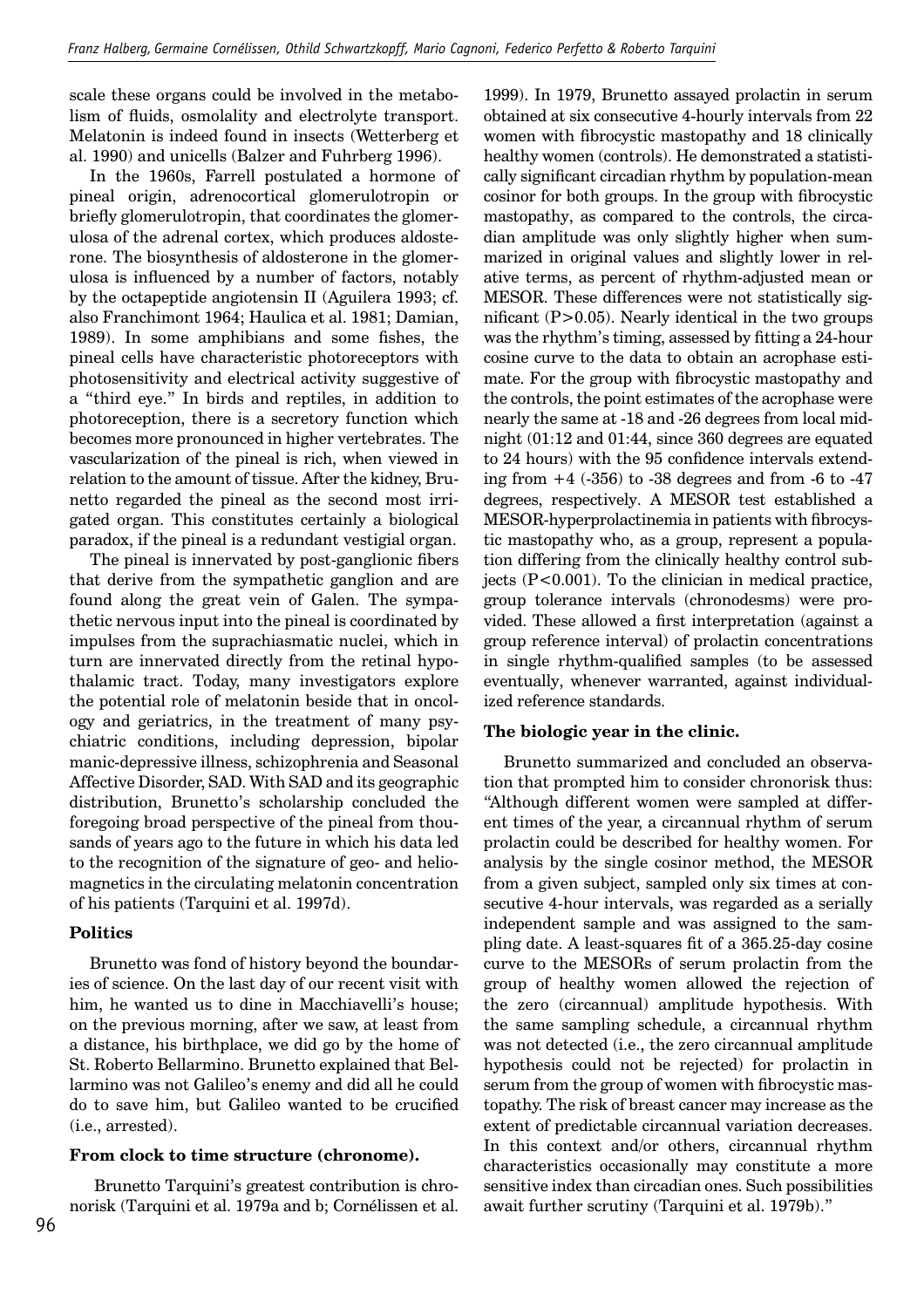## **Confirmation and extension.**

In a follow-up work, the about-yearly variations of prolactin and TSH were found to differ between groups of clinically healthy women at high vs. low familial risk of developing breast cancer, when their circadian rhythm did not show any statistically significant difference (Halberg et al. 1981). The circannual amplitude of circulating prolactin decreased and that of TSH increased with increasing familial breast cancer risk. These findings are in keeping with the suggestion that increased risk-associated circannual changes can precede those in the circadian system. A third related study took place in the Channel Islands (Bulbrook et al. 1987). Clinically healthy women had a sample of blood drawn and then stored until a later time when the presence or absence of breast cancer was determined. At that time, retrospectively, two groups could be formed, one of women who did and the other of those who did not develop breast cancer in the interim. In each group, various women were sampled in different seasons. To each of the series that were serially independent as to subjects, a oneyear cosine curve was fitted. Those who did not have cancer yielded a statistically highly significant circannual prolactin rhythm, while this rhythm was not found in women actually documented as having subsequently developed breast cancer (Bulbrook et al. 1987).

The risk of developing breast cancer may thus be assessed by sampling blood repeatedly throughout the year. While sampling every 20 minutes for 24 hours 4 times a year, exploring several components in the spectral element of a variable's time structure, its chronome, was sufficient to detect differences among small groups, the most cost-effective scheme of sampling as yet will have to be established for individuals in order to detect an elevated familial risk of breast cancer as it is associated with a damping of the circannual amplitude of prolactin and an increase in the circannual amplitude of TSH. These findings were evident in the circulation of women with fibrocystic mastopathy, a putative high risk group at the time of study and validated to be such a group by the outcomes already discussed in women with a positive vs. negative family history of breast cancer (Halberg et al. 1981) or with and without actual cancer (Bulbrook et al. 1987).

Brunetto's findings were based on 6 consecutive 4-hourly samplings from the women he studied. Related observations that followed, on women with a positive vs. negative family history of breast cancer, not only as noted, were done at 20-minute intervals for 24 hours with serially dependent sampling in the four seasons, but also related to three age groups and in the two groups of menstruating women, the effect of circatrigintan stage was also explored (Halberg et al. 1981). Thus, the (age) trend as well as a more complete rhythmic element of the chronome were both explored (Halberg et al. 1981), yet even this relatively thorough rhythm exploration remains incomplete. Neither circaseptans nor about 10.5-year and 21-year changes were considered, yet in the interim, we learned that these can also have profound influences. Thus, more work remains to be done on the two groups that differed in the circannual amplitude of two endocrine variables.

But the remaining work is relatively simple as compared to that carried out earlier (Halberg et al. 1981). It was costly to detect circannual damping of the prolactin variation and amplification of the TSH changes along the scale of the year in the group with a positive family history. The critical confirmation as the third line of evidence came from studies on the Channel Islands reinforcing the original work in Florence, Italy, and its extension to Japan and the USA, cost-effectively. A single sample of blood had been drawn from women and stored until much later, when the women could be separated into two groups who had or had not developed breast cancer in the interim. As noted, when the endocrine data for prolactin were analyzed for each group, that with vs. that without cancer, a circannual rhythm of circulating prolactin was detected only in the group of patients without cancer, on the basis of a single sample, a cost-effective result in research, awaiting transfer into the clinic, as soon as the minimal sampling requirements for an individualized assessment have been established and the cost-effectiveness of this kind of risk detection vs. the use of multiple hormonal markers in single time-specified spotchecks on blood (Halberg et al. 1981) has also been scrutinized.

Chronorisk should be at the frontier of discussions, such as the 27th Bethesda Conference of the American College of Cardiology, on matching the intensity of risk factor management with the hazard of catastrophic events (Fuster and Pearson 1995).

We can do little about age, male gender, positive family history of high blood pressure and/or other vascular disease, socioeconomic status or, to touch upon legitimate (Cotton et al. 1972; Lesko et al. 1993; Herrera et al. 1995; Schnohr et al. 1995) even if still light-hearted concerns, baldness. We are helpless in confronting death, were it not that we try to implement what Brunetto wanted to do. Let us work in his memory, so that his legacy helps innumerable others who may be spared long, crippling and expensive illnesses, by our enabling them to detect and act on reducing chronorisk (Fossel, 1998; Cornélissen et al., 1999). We may call blood pressure overswinging an asymptomatic disease risk syndrome, predisease,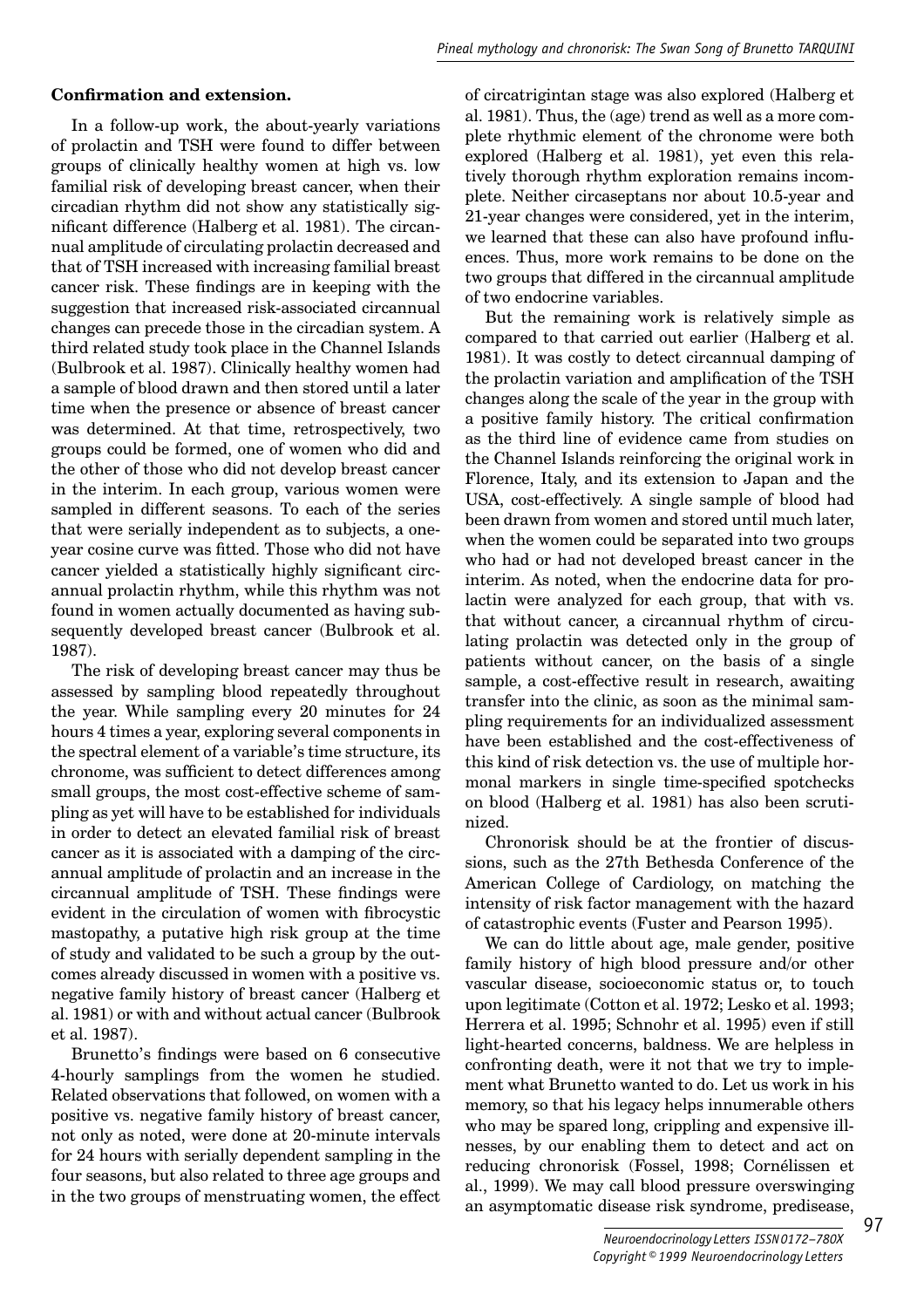

chronoprotopathology or any other name. What is important is that we act in a timely way for pre-habilitation (Cornélissen et al. 1999), rather than wait for the need for rehabilitation.

#### **The friend and clinician.**

Brunetto was a good internist, on himself as on others. He realized his prognosis once the diagnosis was made and was at peace with himself. We welcome that he did not suffer again for a long time, as he had earlier in the year. Good clinicians can be outstanding in one or another area. Brunetto was outstanding in all the areas he touched on. There are generous people, but few are competent academicians. Brunetto's generosity matched his scholarship. He offered all he had, whether data, scientific credit or material goods, without quid pro quo.

Brunetto always referred to a "Maestro." As we told him in public at the meeting in Chianciano Terme, he had become the maestro of many of us in a relatively short span of time. Some initiatives of picking topics for joint research may have been ours a long time ago; for the last years many were his, and we were happy to follow his lead.

98 magnetics by night (Tarquini et al. 1997d; Halberg Brunetto's thorough planning and data collection enabled analyses separately for each clock-hour, to show that melatonin responds to two master switches, one light by day, the other probably geoand Cornélissen 1998), with a half-yearly signature pointed out by Armin Grafe (1958).

### **Babies and the biologic week.**

Brunetto's studies in Florence, Italy, coordinated with others in Brno, Czech Republic; Minneapolis and St. Paul, Minnesota, USA; and Moscow, Russia; also extended focus from circadians to about-weekly (circaseptan) changes in the human neonatal blood pressure and heart rate, showing that the circaseptan predominates over the circadian by a larger amplitude during most of the first month of life. The circadian rhythm in blood pressure showed initially an association of a positive family history of high blood pressure and/or other vascular diseases with a large circadian blood pressure amplitude. After several years with such findings on over  $150$  babies, the statistically significant association could not be reproduced. After every other avenue to account for this change by the medical or other treatment of the pregnant woman and/or the baby and/or by its environment was exhausted, changes in the remote physical environment were considered. An association of heart rate variability with solar cycle stage, gauged by Wolf number was found (Halberg and Cornélissen 1998). For chronomedicine and chronoepidemiology each to become a field sui generis, womb-to-tomb monitoring covering the changes with 10.5-year Schwabe and 21-year Hale cycles will be essential, at least on a few test pilots. In a day and age when we continuously monitor garages to prevent theft or rape, or supermarkets to catch shoplifters, why not monitor vital signs to detect earliest changes associated with disease risk elevation, in order to be able to act in time for prevention. Brunetto taught us that this should be done.

Asked what was his greatest contribution to science, Sir Humphry Davy named Michael Faraday. If the eldest among us is asked what his possible contribution to clinical medicine was, he can likewise name Maestro Brunetto Tarquini. Brunetto lives in spirit with those who try to replace rehabilitation (before as well as after the fact of chronic disease) with pre-habilitation in the face of chronorisk. Brunetto will be with those who try to replace a single-sample guesswork by time series analysis. He was concerned with us and with Earl Bakken's health-related quality of life (Bakken 1998; Cornélissen et al. 1999), about a budding chronobioethic. We can try to derive clues from today's ontogeny and phylogeny about the origins of life and the cosmos of that time. Does the prominence of circaseptans over circadians in Brunetto's data on newborns' blood pressure suggest that life lockedinto the (last prominent) about 7-day harmonic of the planetary geomagnetic disturbance, Kp, spectrum. An answer in the affirmative makes sense for those life forms that may have developed far away from the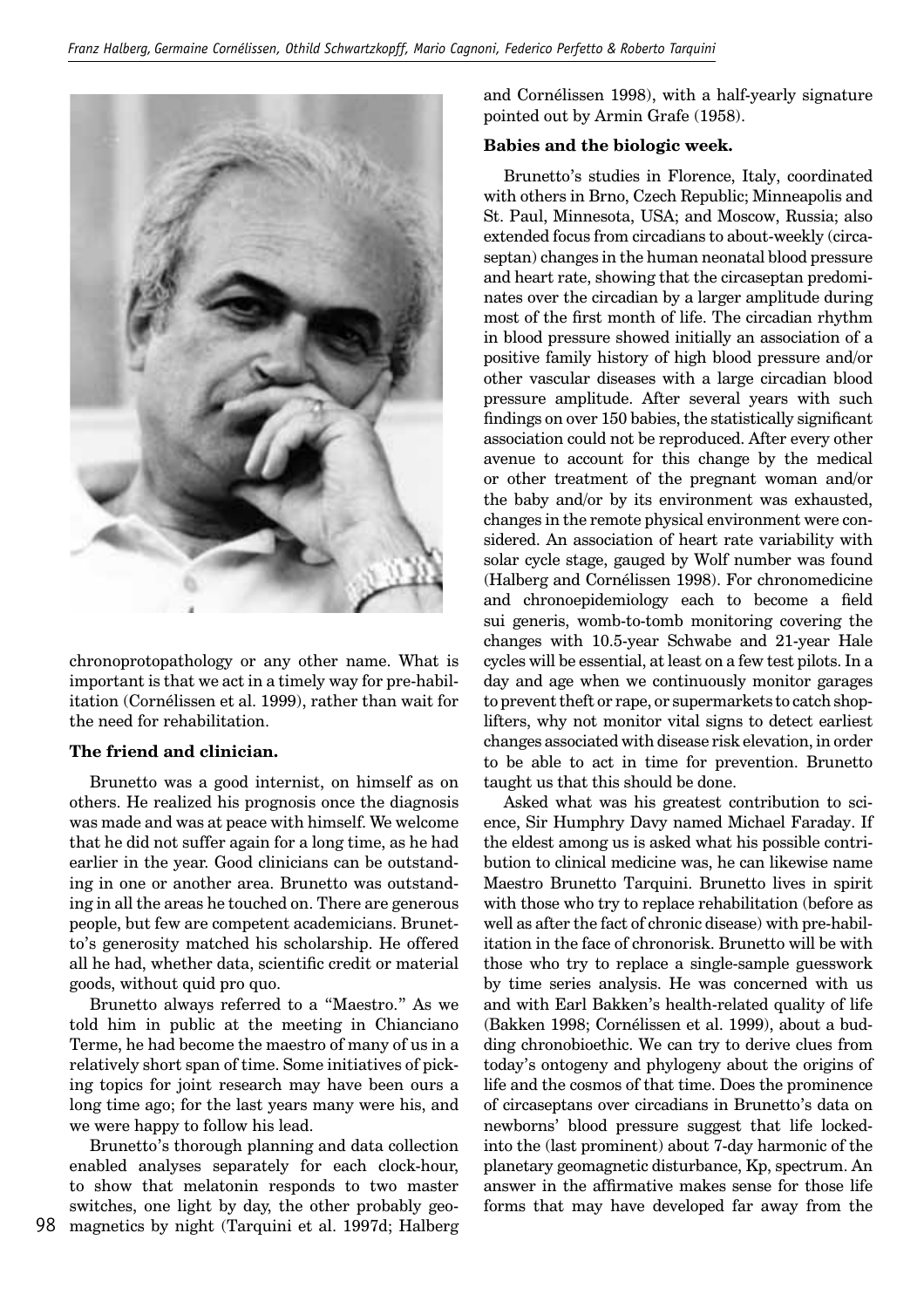daily alternation of light and darkness which characterizes the surface of the earth. The origins of human and crayfish life (Fanjul Moles et al. 1998) may lead us to the bottom of the sea, wherever early in ontogeny, circaseptans are more prominent than circadians. But we must not generalize. Cyanobacteria that presumably have been around for as long as there has been oxygen on earth, seem to have a more prominent circadian, accompanied by a lesser about-weekly component (Halberg and Cornélissen 1998), insofar as one can speculate from extremely limited data.

Whatever our origin, Brunetto strived for more than existence as a link in a food chain. In finding the biological week in the human newborn, he tracked biology as it may have entered religious rites (Burkert 1996). On the trip over Montepulciano toward Siena, he volunteered his faith in a better world prompted by too much suffering he encountered on earth. Those of us who are still around down here plan to continue what we began with you, Maestro Brunetto.

A lively debate in the French Academy of Medicine (David 1998; Tubiana 1998) revolves around the advocacy by the legal profession of "precaution," i.e., governmental preventive measures at a time when as yet all the necessary rigorous evidence for the need of action is not yet in the hand of the medical profession. This debate comes to mind in considering action with respect to asymptomatic risk elevations. Circadian overswinging of the blood pressure, CHAT (Circadian Hyper-Amplitude-Tension), is one such syndrome (Halberg et al. 1998; Otsuka 1998). A reduced standard deviation of R-R intervals in the ECG is a CAHRV (Chronome Alteration of Heart Rate Variability), another indication of a high disease risk (Cornélissen et al. 1990; Otsuka 1998). The cost-benefit ratio from detecting CHAT and CAHRV seems most favorable for missions in space. CHAT detection in particular can help avoid the biomedical equivalent of the Challenger disaster. Industry may first satisfy the needs of health care in space away from hospitals on earth to develop a system of telehygiene that can become most helpful by instrumented self-help on earth.

With this goal in mind and with your evidence in hand, we respond today to your fax of January 19, 1990, which read: "ho voluto informarti per primo dell'esito del concorso ... \*abbiamo vinto tu ed io\* ... Brunetto"

Carissimo Brunetto, con infinita gratitudine, we and many others owe you much. You won, in all of the concorsos we face in life. You won the greatest concorso of all, far beyond that regarding academics: you won that of humility, being able to deprecate yourself. You won the concorso of basic science documenting the master switch of helio- and geomagnetism, complementing that of visible light. This invisible switch acts, as your data have shown, at night, in the

absence of sunlight and heat; its effects may be less tangible, but perhaps no less important. Let us find out more about them on earth and wherever, with thanks for your melatonin studies (Tarquini et al. 1997d) humans venture into space (Halberg and Cornélissen 1998).

#### REFERENCES

- Aguilera G (1993) Factors controlling steroid biosynthesis in the zona glomerulosa of the adrenal. J Steroid Biochem Molec Biol 45: 147–151
- Bakken EE (1998) Integration of the healing arts and the healing sciences. Healing Island, #3, Winter 1998 (pp 14–21)
- Balzer I, Fuhrberg B (1996) Presence of melatonin in the unicell Euglena gracilis. 5th Mtg. Society for Research on Biological Rhythms, Jacksonville, Florida, May 8–12, 1996 (p 82)
- Barber M (1994) The New Knighthood: A History of the Order of the Temple. Cambridge University Press, Cambridge, UK
- Bojkowski CJ, Arendt J (1990) Factors influencing urinary 6- sulphatoxymelatonin, a major melatonin metabolite, in normal human subjects. Clin Endocrinol 33: 435–444
- Bulbrook M, Cornélissen G, Halberg F, Kerr D, Simpson H, Wilson D, Griffiths K (1987) Metachronanalyses of prolactin (prl) and human breast (B) cancer. Chronobiologia 14: 156
- Burkert W (1996) Creation of the Sacred: Tracks of Biology in Early Religions. Harvard University Press, Cambridge, Mass.
- Cornélissen G, Bakken E, Delmore P, Orth-Gomer K, Akerstedt T, Carandente O, Carandente F, Halberg F (1990) From various kinds of heart rate variability to chronocardiology. Am J Cardiol 66: 863–868
- Cornélissen G, Halberg F, Schwartzkopff O, Delmore P, Katinas G, Hunter D, Tarquini B, Tarquini R, Perfetto F, Watanabe Y, Otsuka K (1999) Chronomes, time structures, for chronoengineering for "a full life." Biomedical Instrumentation & Technology 33: 152–187
- Cotton SG, Nixon JM, Carpenter RG, Evans DW (1972) Factors discriminating men with coronary heart disease from healthy controls. Br Heart J 34: 458–464
- Damian E (1989) The antisteroid, antigonadotropic and metabolism-regulation activity of the pineal gland. Endocrinologie 27: 57–64
- David G (1998) La medecine saisie par le principe de precaution. Bull. Acad. Natle Med. 182: 1219–1228
- Demurger A (1989) Vie et mort de l'ordre du Temple. Seuil, Paris
- Descartes R (1972) Traite de l'Homme (Treatise of Man, Hall T.S. trans.). Harvard University Press, Cambridge, Mass. Original work published 1664
- Engel P, Bergmann W (1952) Die physiologische Funktion der Zirbeldrüse und ihre therapeutische Anwendung. Z Vitamin- Hormon- u Fermentforsch 4: 564–594
- Fanjul Moles ML, Cornélissen G, Miranda Anaya M, Prieto Sagredo J, Halberg F (1998) Larger infradian vs. circadian prominence of locomotor activity in young vs. older crayfish. VI Convegno Nazionale de Cronobiologia, Chianciano Terme, Italy, November 27–28, 1998 (p 65)
- Fossel M. Editor's Note (p 239) to Halberg F, Cornélissen G, Halberg J, Fink H, Chen C-H, Otsuka K, Watanabe Y, Kumagai Y, Syutkina EV, Kawasaki T, Uezono K, Zhao ZY, Schwartzkopff O (1998) Circadian Hyper-Amplitude-Tension, CHAT: a disease risk syndrome of anti-aging medicine. J Anti-Aging Med 1: 239–259
- Franchimont P (1964) [Action of melatonin and glomerulotropin on the genital and adrenal functions of the rat.] Arch Int Physiol Biochim 72: 735–740

99